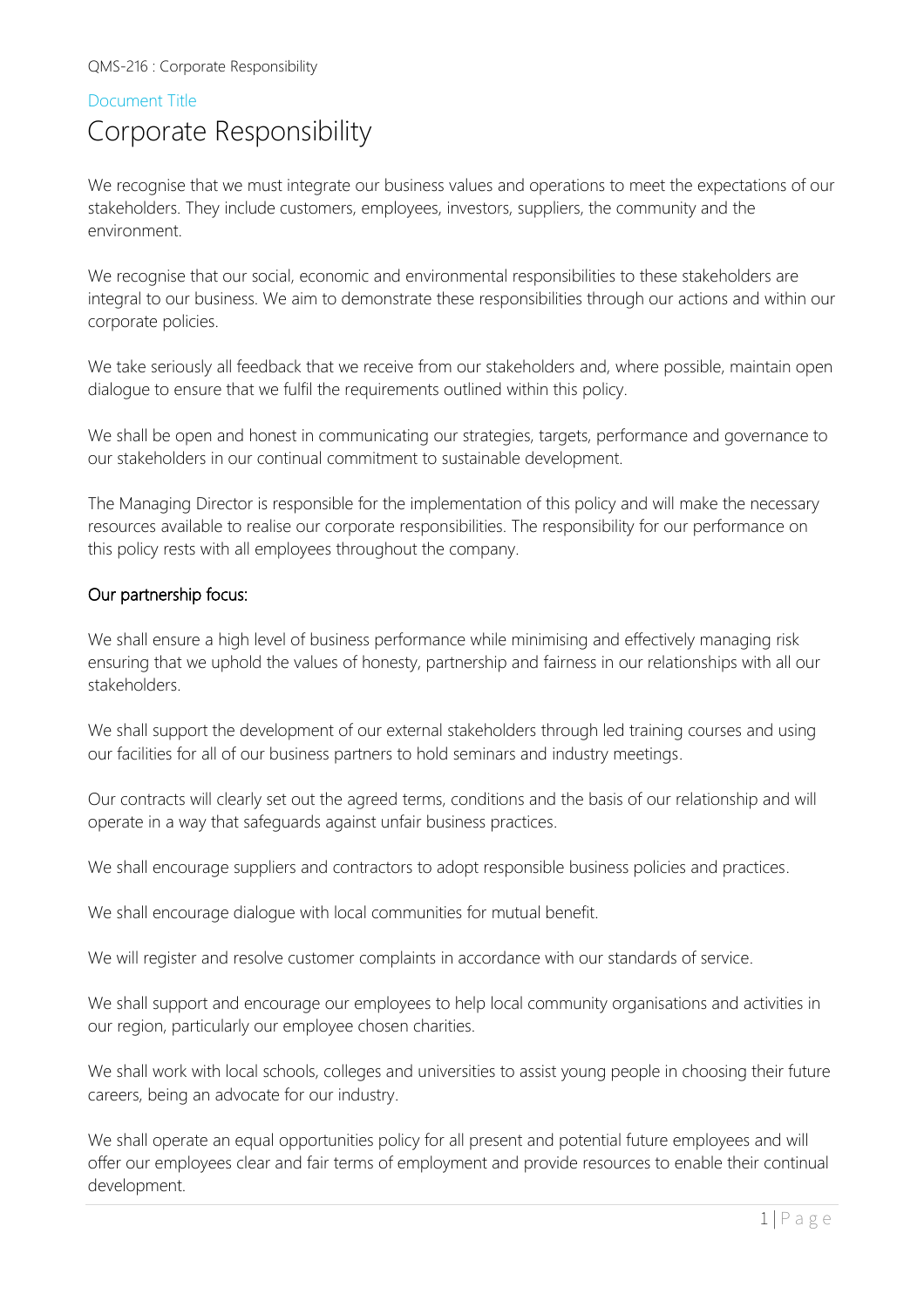We shall maintain a clear and fair employee remuneration policy and shall maintain forums for employee consultation and business involvement.

We shall provide safeguards to ensure that all employees of whatever nationality, colour, race or religious belief are treated with respect and without sexual, physical or mental harassment.

We shall provide, and strive to maintain, a clean, healthy and safe working environment in line with our Health and Safety policy and safe systems of work  $\cdot$  We shall develop Environmental policies and objectives as part of the business planning cycle. The Company reserves the right to amend and update this Policy at any time.